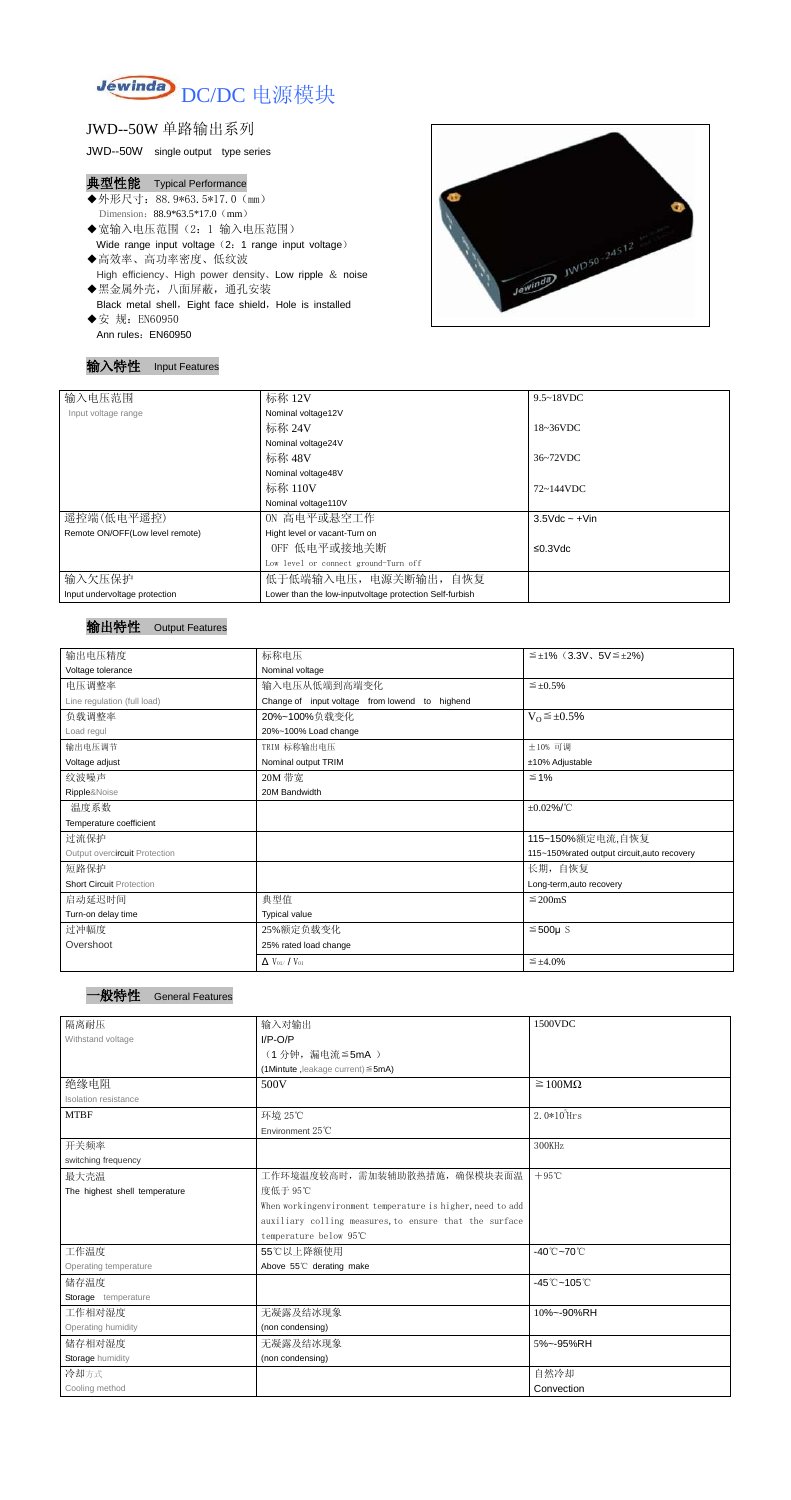注: 模块的输出端可以外加电解电容,但过大的容量和过低的 ESR 值可能会引起模块工作的不稳定, 或造成限流点变低, 推荐输出电容值为 100μ F/A, 此处的电流指额定输出电流。

Note:The output end of the module can be coupled with electrolytic capacitor, but too much capacity and low ESR value may cause the instability of the module, or current limit points of lower output capacitance of the recommended value of 100 u F/A, the current here refers to the rated output current.

# 命名方式 Naming Rules



#### 产品选型 Product selection

| 品<br>型号<br>产 | 输入电压<br>Input voltage | 输出电压<br>Output voltage | 输出电流<br>Output current | 纹波噪声<br><b>R</b> & N | 效率         |
|--------------|-----------------------|------------------------|------------------------|----------------------|------------|
| Model No.    | $V_{in}$              | V <sub>O</sub>         | $I_{\rm O}$            | $V$ (p-p)mV          | Efficiency |
| JWD50-12S5   |                       | $5\overline{)}$        | 10.00                  | 50                   | 80%        |
| JWD50-12S12  | $9.5 - 36$            | 12                     | 4.17                   | 100                  | 83%        |
| JWD50-12S15  |                       | 15                     | 3.33                   | 100                  | 84%        |
| JWD50-12S24  |                       | 24                     | 2.08                   | 120                  | 85%        |
| JWD50-24S5   |                       | 5                      | 10.00                  | 50                   | 80%        |
| JWD50-24S12  | $18 - 36$             | 12                     | 4.17                   | 100                  | 83%        |
| JWD50-24S15  |                       | 15                     | 3.33                   | 100                  | 84%        |
| JWD50-24S24  |                       | 24                     | 2.08                   | 120                  | 86%        |
| JWD50-48S5   |                       | 5                      | 10.00                  | 50                   | 81%        |
| JWD50-48S12  | $36 - 72$             | 12                     | 4.17                   | 100                  | 83%        |
| JWD50-48S15  |                       | 15                     | 3.33                   | 100                  | 84%        |
| JWD50-4824   |                       | 24                     | 2.08                   | 120                  | 86%        |
| JWD50-110S5  |                       | 5 <sup>5</sup>         | 10.00                  | 50                   | 81%        |
| JWD50-110S12 |                       | 12                     | 4.17                   | 100                  | 83%        |
| JWD50-110S15 | $72 - 144$            | 15                     | 3.33                   | 100                  | 84%        |
| JWD50-11024  |                       | 24                     | 2.08                   | 120                  | 86%        |

注:因篇幅有限,以上只是部分产品列表,若需列表以外产品,请与本公司销售部联系。

输出纹波噪声(峰-峰值)的测量,请参照模块测试说明中介绍的方法进行。

Note:Due to space limitations ,the above list is only for some products, If other than a list of products, please contact the Company's sales Dpartment. Output ripple noise measurement (peak - peak), please refer to the module test notes method is introduced.



注: 1、4、5、9、管脚针为1.5mm, 其余为1mm

Note: 1, 4, 5, 9, pin  $\Phi$  1.5mm, others1mm

| 管脚定义 | <b>Pin Assignments</b> |
|------|------------------------|
|------|------------------------|

注:电源模块的外形尺寸和管脚定义如与选型手册不符,请以实物实际尺寸为准。

Note: Dimensions and pin Dfinitions of power module such as inconsistent with the hand book, please in kind prevail actual size

| $\mathbf{D}$ | $\mathbf{D}$<br>$\sim$ $\sim$ | D <sub>2</sub><br>$\overline{\phantom{a}}$ | $\mathbf{D}$<br>◡ | $\mathbf{D} \mathbf{F}$<br>$\overline{1}$ | D6<br>. . | D7<br><u>—</u> | DO<br>$\sim$ $\sim$ | <b>DC</b><br>д, |
|--------------|-------------------------------|--------------------------------------------|-------------------|-------------------------------------------|-----------|----------------|---------------------|-----------------|
| Vin-         | CNT<br>ᇅᅜ                     | <b>CASE</b>                                | T T<br>∨ın⊣       | Vout+                                     | ى .       | TRIM           | ∼                   | GND             |